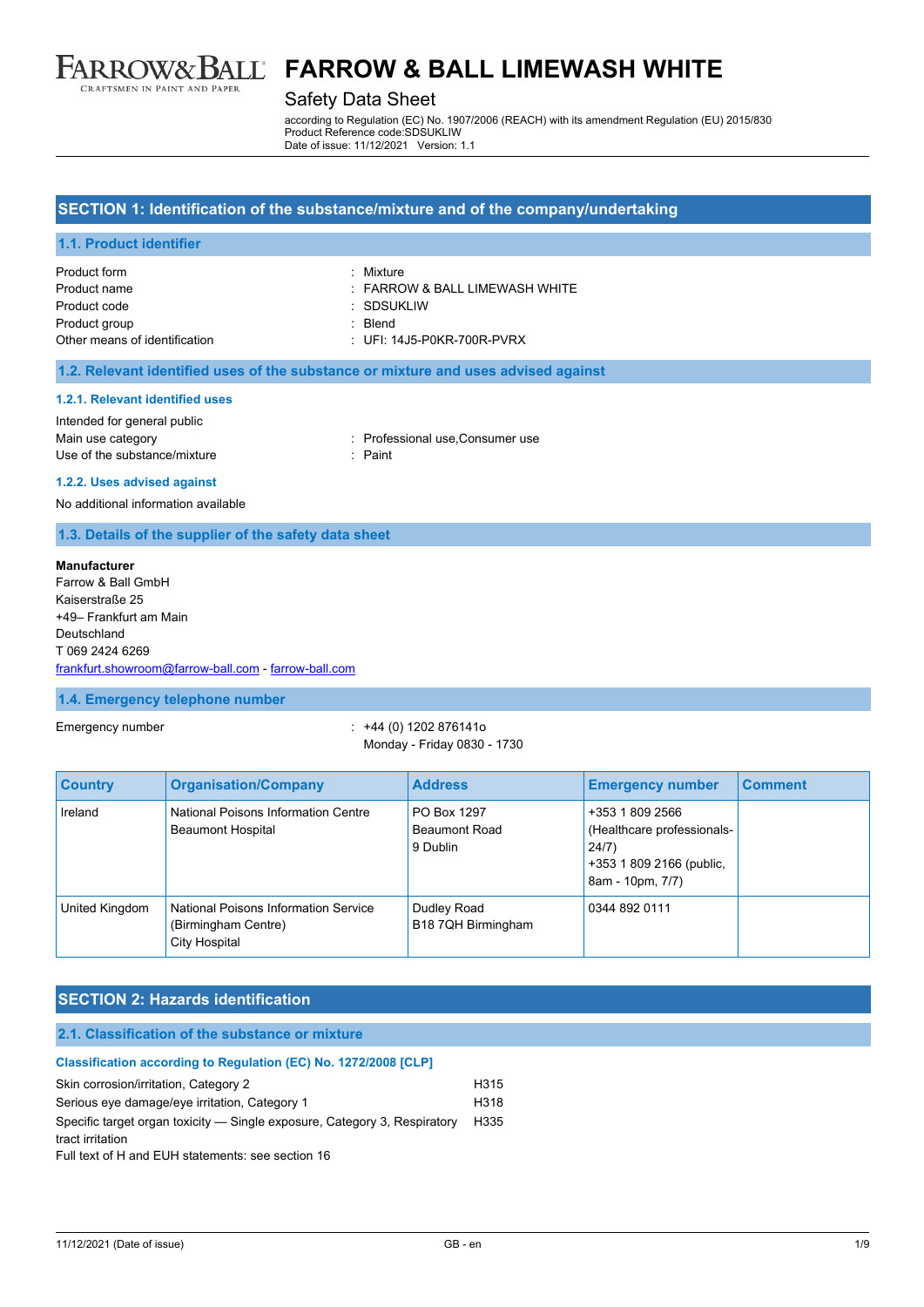# Safety Data Sheet

according to Regulation (EC) No. 1907/2006 (REACH) with its amendment Regulation (EU) 2015/830

#### **Adverse physicochemical, human health and environmental effects**

To our knowledge, this product does not present any particular risk, provided it is handled in accordance with good occupational hygiene and safety practice.

| 2.2. Label elements                                        |                                                                                                                                                                                                                                                                                                                                                                                                                                                                                                                                                                                                                                                                                                                                                                                                                                                                                                                                                                                                                                                                                                                                                                                                                                                                         |
|------------------------------------------------------------|-------------------------------------------------------------------------------------------------------------------------------------------------------------------------------------------------------------------------------------------------------------------------------------------------------------------------------------------------------------------------------------------------------------------------------------------------------------------------------------------------------------------------------------------------------------------------------------------------------------------------------------------------------------------------------------------------------------------------------------------------------------------------------------------------------------------------------------------------------------------------------------------------------------------------------------------------------------------------------------------------------------------------------------------------------------------------------------------------------------------------------------------------------------------------------------------------------------------------------------------------------------------------|
| Labelling according to Regulation (EC) No. 1272/2008 [CLP] |                                                                                                                                                                                                                                                                                                                                                                                                                                                                                                                                                                                                                                                                                                                                                                                                                                                                                                                                                                                                                                                                                                                                                                                                                                                                         |
| Hazard pictograms<br>(CLP)                                 | GHS <sub>05</sub>                                                                                                                                                                                                                                                                                                                                                                                                                                                                                                                                                                                                                                                                                                                                                                                                                                                                                                                                                                                                                                                                                                                                                                                                                                                       |
| Signal word (CLP)                                          | Danger                                                                                                                                                                                                                                                                                                                                                                                                                                                                                                                                                                                                                                                                                                                                                                                                                                                                                                                                                                                                                                                                                                                                                                                                                                                                  |
| Contains                                                   | <b>CALCIUM HYDROXIDE</b>                                                                                                                                                                                                                                                                                                                                                                                                                                                                                                                                                                                                                                                                                                                                                                                                                                                                                                                                                                                                                                                                                                                                                                                                                                                |
| Hazard statements (CLP)                                    | H315 - Causes skin irritation.<br>H318 - Causes serious eye damage.<br>H335 - May cause respiratory irritation.                                                                                                                                                                                                                                                                                                                                                                                                                                                                                                                                                                                                                                                                                                                                                                                                                                                                                                                                                                                                                                                                                                                                                         |
| Precautionary statements (CLP)                             | P102 - Keep out of reach of children.<br>P261 - Avoid breathing dust/fume/gas/mist/vapours/spray.<br>P264 - Wash hands, forearms and face thoroughly after handling.<br>P271 - Use only outdoors or in a well-ventilated area.<br>P280 - Wear protective gloves/protective clothing/eye protection/face protection.<br>P302+P352 - IF ON SKIN: Wash with plenty of water.<br>P304+P340 - IF INHALED: Remove person to fresh air and keep comfortable for breathing.<br>P305+P351+P338 - IF IN EYES: Rinse cautiously with water for several minutes. Remove<br>contact lenses, if present and easy to do. Continue rinsing.<br>P310 - Immediately call a POISON CENTER or doctor.<br>P312 - Call a POISON CENTRE or doctor if you feel unwell.<br>P321 - Specific treatment (see supplemental first aid instruction on this label).<br>P332+P313 - If skin irritation occurs: Get medical advice/attention.<br>P362+P364 - Take off contaminated clothing and wash it before reuse.<br>P403+P233 - Store in a well-ventilated place. Keep container tightly closed.<br>P405 - Store locked up.<br>P501 - Dispose of contents/container to hazardous or special waste collection point, in<br>accordance with local, regional, national and/or international regulation. |

# **2.3. Other hazards**

This substance/mixture does not meet the PBT criteria of REACH regulation, annex XIII This substance/mixture does not meet the vPvB criteria of REACH regulation, annex XIII

### **SECTION 3: Composition/information on ingredients**

#### **3.1. Substances**

# Not applicable

# **3.2. Mixtures**

| <b>Name</b>       | <b>Product identifier</b>                                                 | $\%$      | <b>Classification according to</b><br>Regulation (EC) No. 1272/2008<br><b>ICLP1</b> |
|-------------------|---------------------------------------------------------------------------|-----------|-------------------------------------------------------------------------------------|
| <b>WATER</b>      | CAS-No.: 7732-18-5                                                        | $\geq 50$ | Not determined                                                                      |
| CALCIUM HYDROXIDE | CAS-No.: 1305-62-0<br>EC-No.: 215-137-3<br>REACH-no: 01-2119475151-<br>45 | $30 - 50$ | Skin Irrit. 2, H315<br>Eye Dam. 1, H318<br>STOT SE 3. H335                          |

Comments **in the contains of the liquid mixture contains titanium dioxide.** The hazard of this substance arises when respirable dust is inhaled and so applies only to powder forms.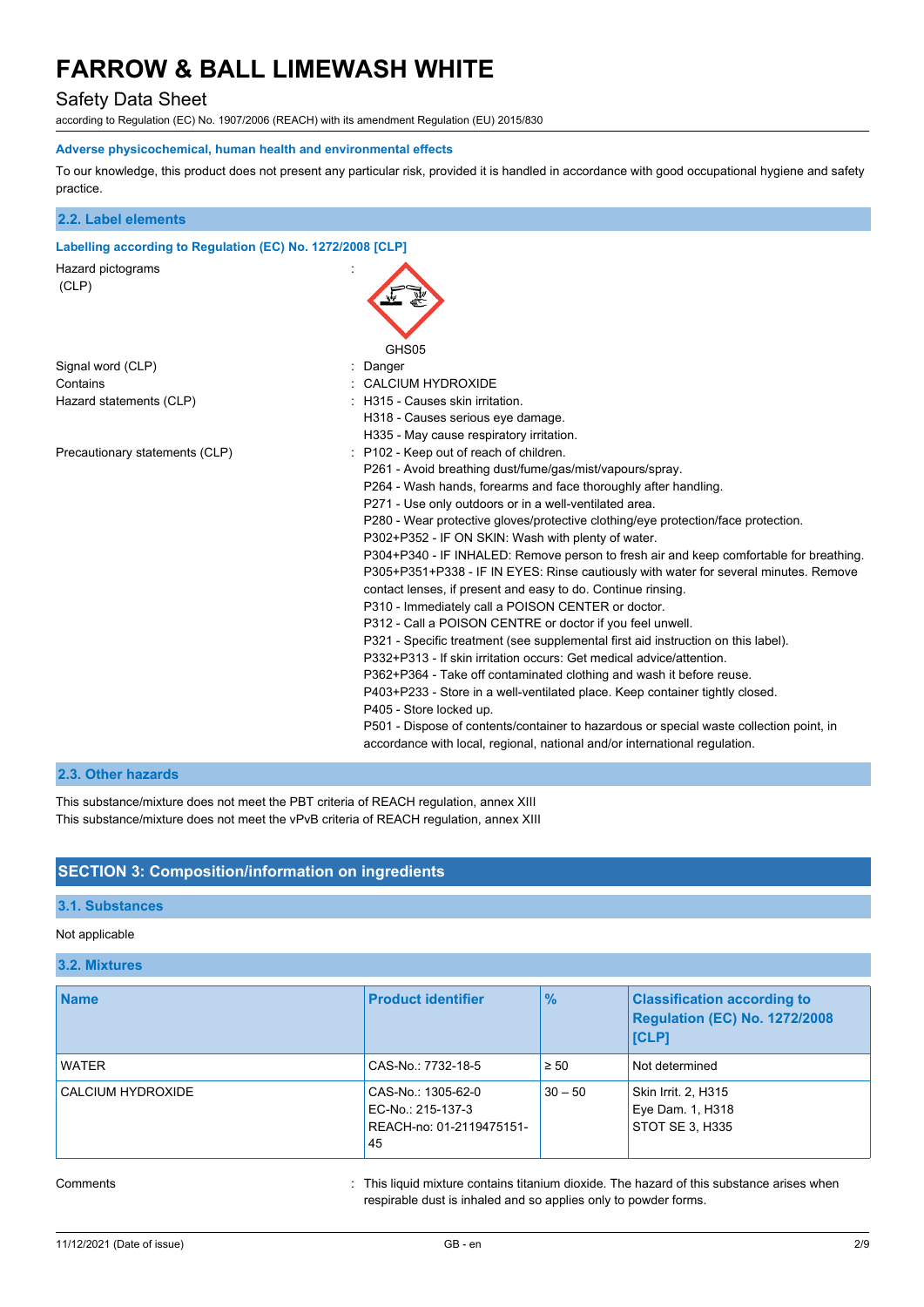# Safety Data Sheet

according to Regulation (EC) No. 1907/2006 (REACH) with its amendment Regulation (EU) 2015/830

Full text of H and EUH statements: see section 16

| <b>SECTION 4: First aid measures</b>                                                                                              |                                                                                                                                                                                                                                                          |
|-----------------------------------------------------------------------------------------------------------------------------------|----------------------------------------------------------------------------------------------------------------------------------------------------------------------------------------------------------------------------------------------------------|
| 4.1. Description of first aid measures                                                                                            |                                                                                                                                                                                                                                                          |
| First-aid measures after inhalation<br>First-aid measures after skin contact                                                      | : Remove person to fresh air and keep comfortable for breathing.<br>: Take off contaminated clothing. Do not remove clothing if it sticks to the skin. Rinse skin<br>with water/shower. If skin irritation or rash occurs: Get medical advice/attention. |
| First-aid measures after eye contact                                                                                              | : IF IN EYES: Rinse cautiously with water for several minutes. Remove contact lenses, if<br>present and easy to do. Continue rinsing. If eye irritation persists: Get medical<br>advice/attention.                                                       |
| First-aid measures after ingestion                                                                                                | : Call a poison center or a doctor if you feel unwell.                                                                                                                                                                                                   |
| 4.2. Most important symptoms and effects, both acute and delayed                                                                  |                                                                                                                                                                                                                                                          |
| Symptoms/effects<br>Symptoms/effects after skin contact<br>Symptoms/effects after eye contact<br>Symptoms/effects after ingestion | : Causes severe skin burns and eye damage.<br>: Causes severe burns.<br>: Causes serious eye damage.<br>: May cause irritation to the digestive tract.                                                                                                   |
|                                                                                                                                   | 4.3. Indication of any immediate medical attention and special treatment needed                                                                                                                                                                          |

Treat symptomatically.

| <b>SECTION 5: Firefighting measures</b>                       |                                                                                                                                                                              |
|---------------------------------------------------------------|------------------------------------------------------------------------------------------------------------------------------------------------------------------------------|
| 5.1. Extinguishing media                                      |                                                                                                                                                                              |
| Suitable extinguishing media                                  | : Water spray. Dry powder. Foam. Carbon dioxide.                                                                                                                             |
| 5.2. Special hazards arising from the substance or mixture    |                                                                                                                                                                              |
| Fire hazard<br><b>Explosion hazard</b>                        | : Not flammable.<br>: No direct explosion hazard.                                                                                                                            |
| Reactivity in case of fire<br>5.3. Advice for firefighters    | : Product is not explosive.                                                                                                                                                  |
| Precautionary measures fire<br>Protection during firefighting | : Stop leak if safe to do so.<br>: Do not attempt to take action without suitable protective equipment. Self-contained<br>breathing apparatus. Complete protective clothing. |

| <b>SECTION 6: Accidental release measures</b>                            |                                                                                                                                                                |  |
|--------------------------------------------------------------------------|----------------------------------------------------------------------------------------------------------------------------------------------------------------|--|
| 6.1. Personal precautions, protective equipment and emergency procedures |                                                                                                                                                                |  |
| General measures                                                         | Clean up any spills as soon as possible, using an absorbent material to collect it. Stop leak<br>if safe to do so                                              |  |
| 6.1.1. For non-emergency personnel                                       |                                                                                                                                                                |  |
| Protective equipment                                                     | Wear recommended personal protective equipment.                                                                                                                |  |
| Emergency procedures                                                     | : Avoid contact with skin and eyes.                                                                                                                            |  |
| 6.1.2. For emergency responders                                          |                                                                                                                                                                |  |
| Protective equipment                                                     | : Do not attempt to take action without suitable protective equipment. For further information<br>refer to section 8: "Exposure controls/personal protection". |  |
| Emergency procedures                                                     | : Stop leak if safe to do so.                                                                                                                                  |  |
| <b>6.2. Environmental precautions</b>                                    |                                                                                                                                                                |  |

Avoid release to the environment.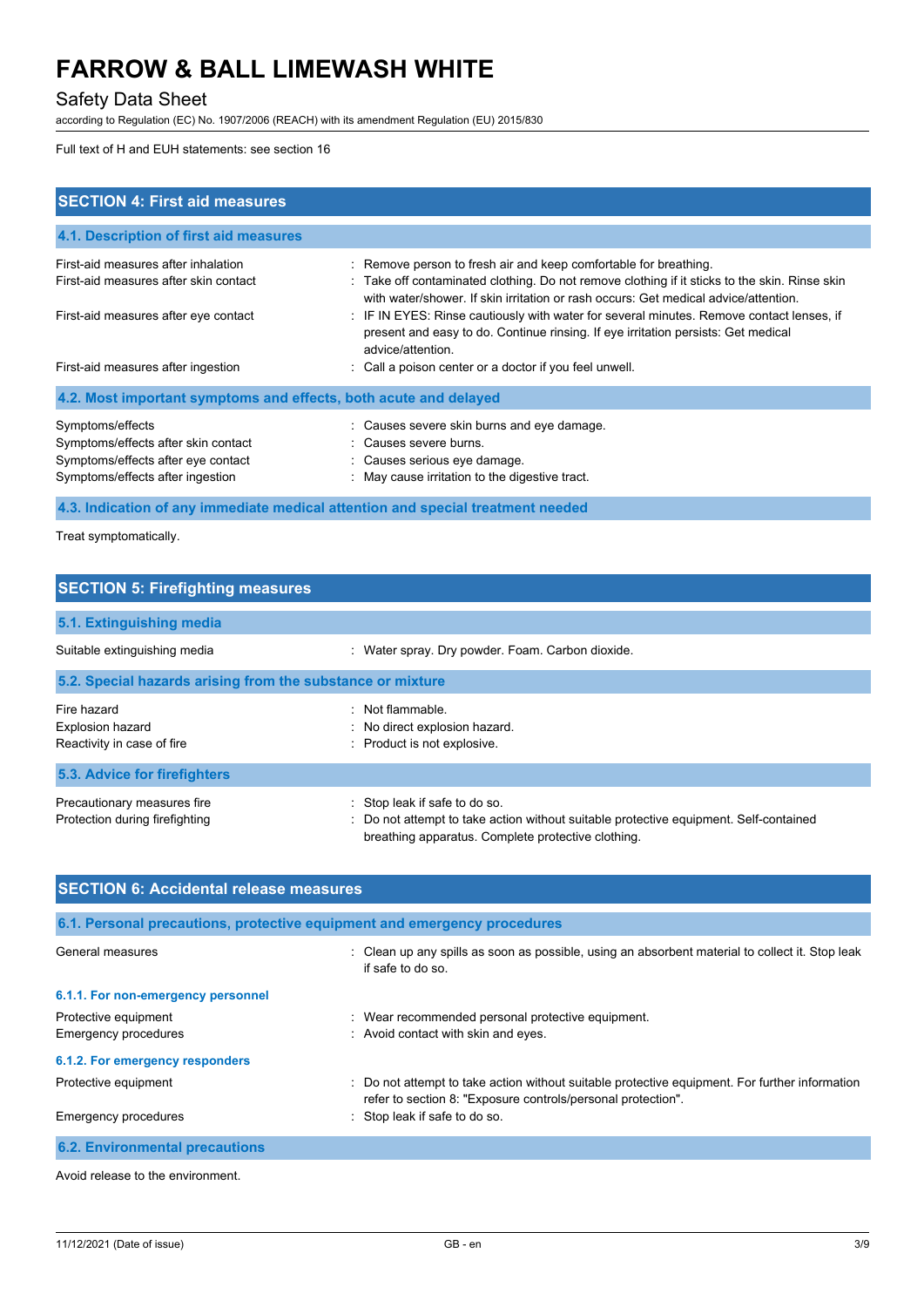# Safety Data Sheet

according to Regulation (EC) No. 1907/2006 (REACH) with its amendment Regulation (EU) 2015/830

| 6.3. Methods and material for containment and cleaning up       |                                                                                                                                                            |  |
|-----------------------------------------------------------------|------------------------------------------------------------------------------------------------------------------------------------------------------------|--|
| For containment<br>Methods for cleaning up<br>Other information | Stop leak without risks if possible.<br>. Take up liquid spill into absorbent material.<br>: Dispose of materials or solid residues at an authorized site. |  |
| <b>6.4. Reference to other sections</b>                         |                                                                                                                                                            |  |

For further information refer to section 13.

| <b>SECTION 7: Handling and storage</b>                            |                                                                                                                                                                                            |
|-------------------------------------------------------------------|--------------------------------------------------------------------------------------------------------------------------------------------------------------------------------------------|
| 7.1. Precautions for safe handling                                |                                                                                                                                                                                            |
| Precautions for safe handling<br>Hygiene measures                 | Ensure good ventilation of the work station. Wear personal protective equipment.<br>: Do not eat, drink or smoke when using this product. Always wash hands after handling the<br>product. |
| 7.2. Conditions for safe storage, including any incompatibilities |                                                                                                                                                                                            |
| Storage conditions                                                | : Store in a well-ventilated place. Keep cool.                                                                                                                                             |

# **7.3. Specific end use(s)**

No additional information available

### **SECTION 8: Exposure controls/personal protection**

#### **8.1. Control parameters**

#### **8.1.1 National occupational exposure and biological limit values**

No additional information available

#### **8.1.2. Recommended monitoring procedures**

No additional information available

#### **8.1.3. Air contaminants formed**

No additional information available

#### **8.1.4. DNEL and PNEC**

No additional information available

#### **8.1.5. Control banding**

No additional information available

**8.2. Exposure controls**

#### **8.2.1. Appropriate engineering controls**

#### **Appropriate engineering controls:**

Ensure good ventilation of the work station.

#### **8.2.2. Personal protection equipment**

#### **Personal protective equipment:**

Corrosionproof clothing. Protective goggles. Gloves. **Personal protective equipment symbol(s):**



#### **8.2.2.1. Eye and face protection**

**Eye protection:** Safety glasses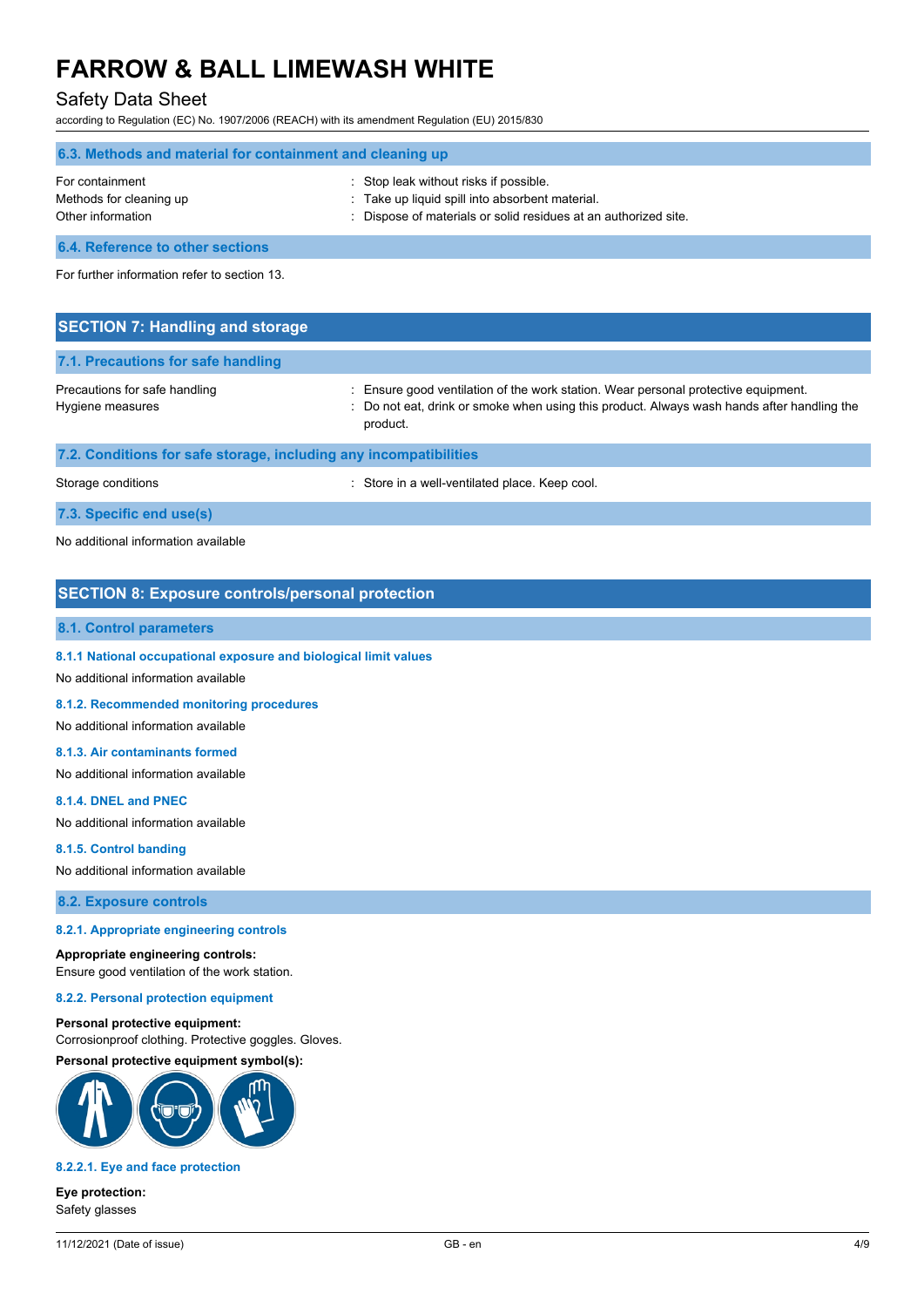# Safety Data Sheet

according to Regulation (EC) No. 1907/2006 (REACH) with its amendment Regulation (EU) 2015/830

#### **8.2.2.2. Skin protection**

#### **Skin and body protection:**

Wear suitable protective clothing

#### **Hand protection:**

Protective gloves

#### **8.2.2.3. Respiratory protection**

#### **Respiratory protection:**

In case of insufficient ventilation, wear suitable respiratory equipment

#### **8.2.2.4. Thermal hazards**

No additional information available

#### **8.2.3. Environmental exposure controls**

#### **Environmental exposure controls:**

#### Avoid release to the environment.

#### **Consumer exposure controls:**

The substance is not classified for human health hazards or for environment effects and it is not PBT or vPvB so that no exposure assessment or risk characterisation is required. For tasks where the intervention of workers is required, the substance must be handled in accordance with good industrial hygiene and safety procedures.

#### **Other information:**

Do not eat, drink or smoke when using this product.

### **SECTION 9: Physical and chemical properties**

#### **9.1. Information on basic physical and chemical properties**

| Physical state                                  | : Liquid                  |
|-------------------------------------------------|---------------------------|
| Appearance                                      | Liquid.                   |
| Colour                                          | : Various.                |
| Odour                                           | Barely perceptible odour. |
| Odour threshold                                 | No data available         |
| рH                                              | >11.5                     |
| Relative evaporation rate (butylacetate=1)      | No data available         |
| Melting point                                   | Not applicable            |
| Freezing point                                  | No data available         |
| Boiling point                                   | $>$ 35 °C                 |
| Flash point                                     | >93 °C                    |
| Auto-ignition temperature                       | Not applicable            |
| Decomposition temperature                       | No data available         |
| Flammability (solid, gas)                       | Not applicable            |
| Vapour pressure                                 | No data available         |
| Relative vapour density at 20 °C                | Not applicable            |
| Relative density                                | $1.2 - 1.4$ g/cc          |
| Solubility                                      | No data available         |
| Partition coefficient n-octanol/water (Log Pow) | No data available         |
| Viscosity, kinematic                            | No data available         |
| Viscosity, dynamic                              | No data available         |
| <b>Explosive properties</b>                     | No data available         |
| Oxidising properties                            | No data available         |
| Explosive limits                                | No data available         |
|                                                 |                           |

### **9.2. Other information**

No additional information available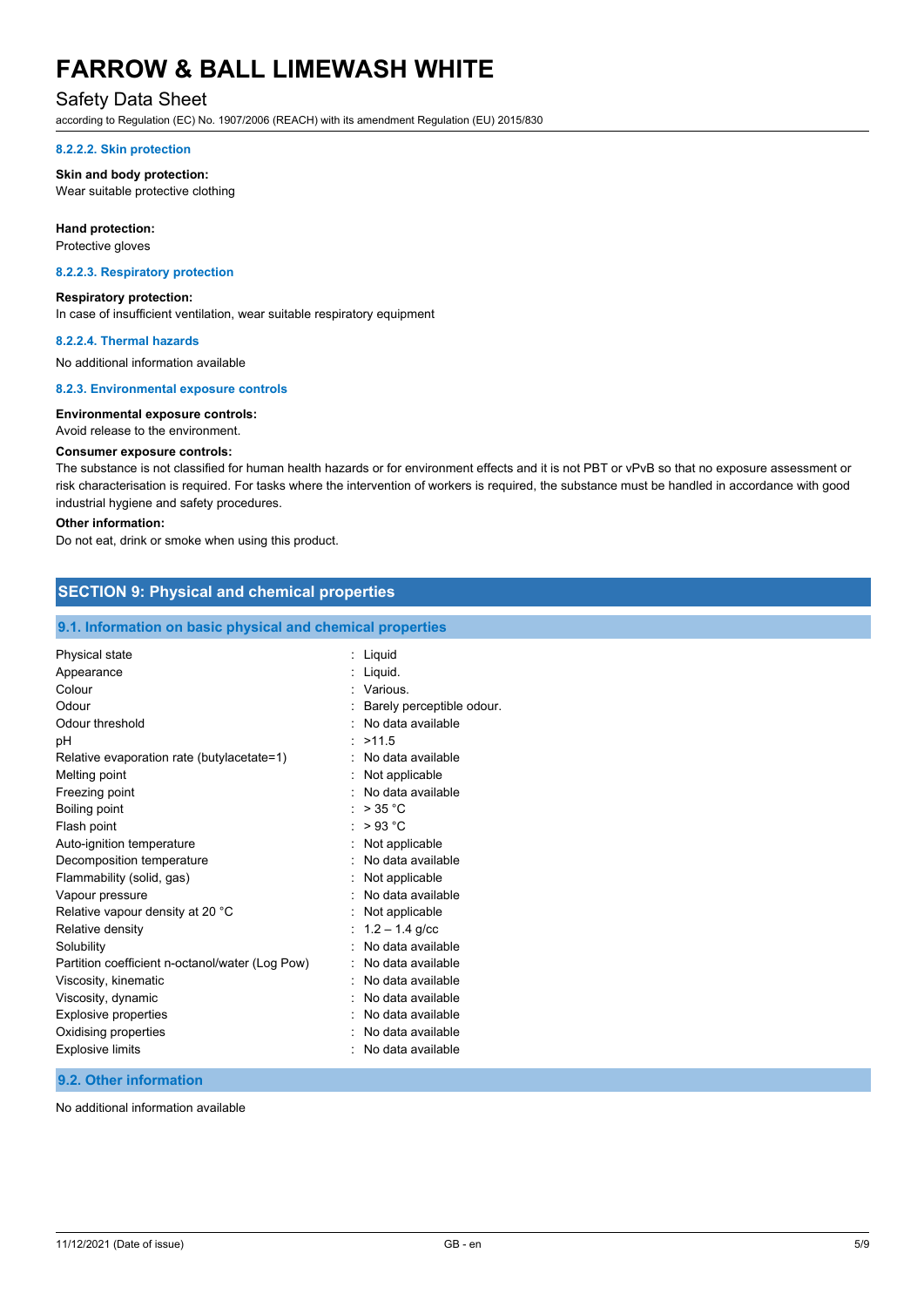# Safety Data Sheet

according to Regulation (EC) No. 1907/2006 (REACH) with its amendment Regulation (EU) 2015/830

### **SECTION 10: Stability and reactivity**

#### **10.1. Reactivity**

The product is non-reactive under normal conditions of use, storage and transport.

**10.2. Chemical stability**

Stable under normal conditions.

**10.3. Possibility of hazardous reactions**

No dangerous reactions known under normal conditions of use.

**10.4. Conditions to avoid**

None under recommended storage and handling conditions (see section 7).

#### **10.5. Incompatible materials**

No additional information available

**10.6. Hazardous decomposition products**

Under normal conditions of storage and use, hazardous decomposition products should not be produced.

# **SECTION 11: Toxicological information**

### **11.1 Information on toxicological effects**

| Acute toxicity (oral)                | Not classified<br>٠.                |
|--------------------------------------|-------------------------------------|
| Acute toxicity (dermal)              | : Not classified                    |
| Acute toxicity (inhalation)          | : Not classified                    |
| Skin corrosion/irritation            | : Causes skin irritation.           |
|                                      | pH: >11.5                           |
| Serious eye damage/irritation        | : Causes serious eye damage.        |
|                                      | pH: >11.5                           |
| Respiratory or skin sensitisation    | : Not classified                    |
| Germ cell mutagenicity               | : Not classified                    |
| Carcinogenicity                      | : Not classified                    |
| Reproductive toxicity                | : Not classified                    |
| STOT-single exposure                 | : May cause respiratory irritation. |
| <b>CALCIUM HYDROXIDE (1305-62-0)</b> |                                     |
| STOT-single exposure                 | May cause respiratory irritation.   |
| STOT-repeated exposure               | Not classified                      |
| Aspiration hazard                    | : Not classified                    |

# **SECTION 12: Ecological information**

| 12.1. Toxicity                                                                         |                                                                                                                            |
|----------------------------------------------------------------------------------------|----------------------------------------------------------------------------------------------------------------------------|
| Ecology - general                                                                      | : The product is not considered harmful to aquatic organisms nor to cause long-term adverse<br>effects in the environment. |
| Hazardous to the aquatic environment, short-term<br>(acute)                            | Not classified<br><b>P</b>                                                                                                 |
| Hazardous to the aquatic environment, long-term<br>(chronic)<br>Not rapidly degradable | Not classified                                                                                                             |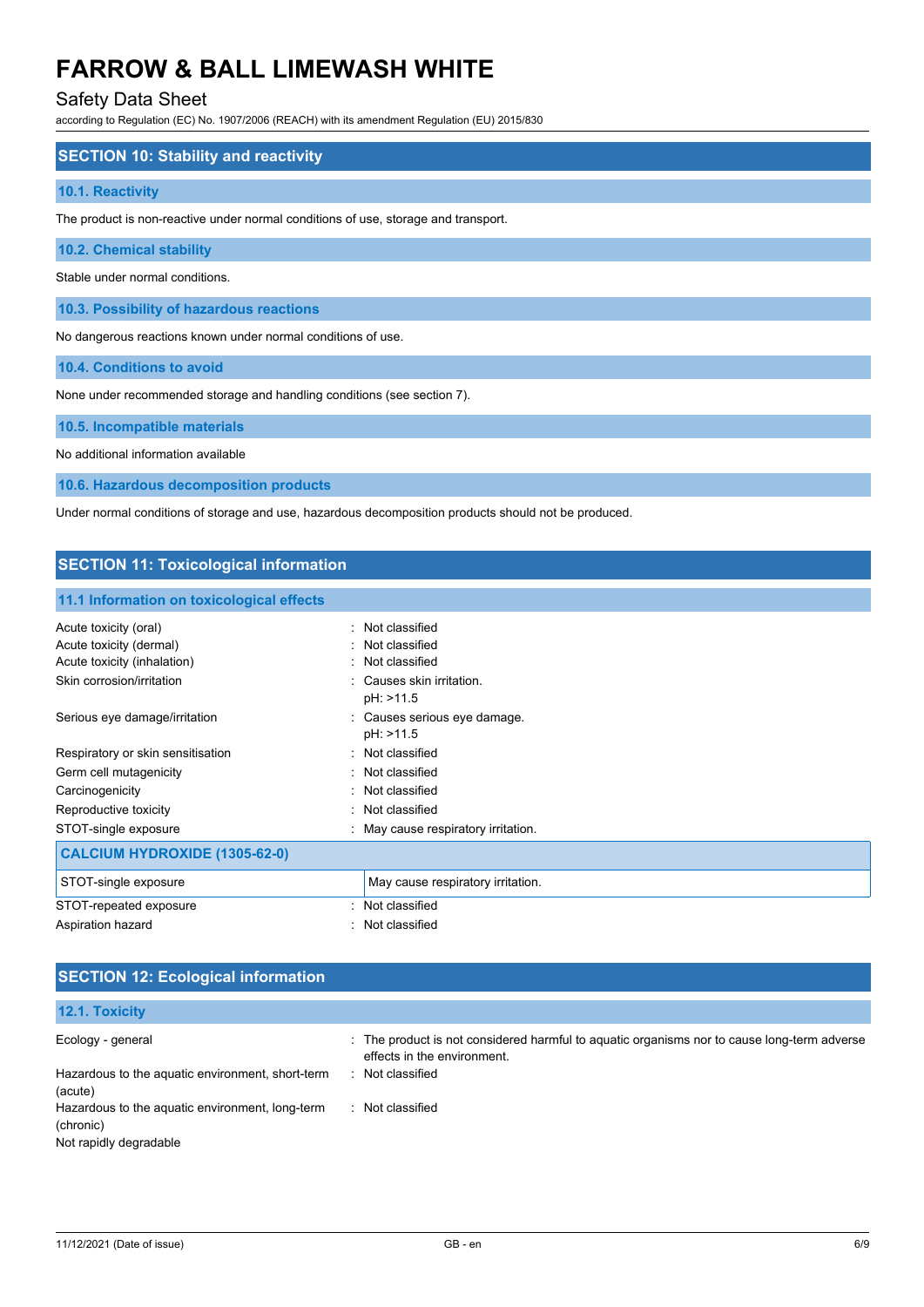# Safety Data Sheet

according to Regulation (EC) No. 1907/2006 (REACH) with its amendment Regulation (EU) 2015/830

| 12.2. Persistence and degradability     |                                               |
|-----------------------------------------|-----------------------------------------------|
| <b>FARROW &amp; BALL LIMEWASH WHITE</b> |                                               |
| Persistence and degradability           | Biodegradability in water: no data available. |
| 12.3. Bioaccumulative potential         |                                               |
| <b>FARROW &amp; BALL LIMEWASH WHITE</b> |                                               |
| Bioaccumulative potential               | No bioaccumulation data available.            |
| 12.4. Mobility in soil                  |                                               |

#### No additional information available

| 12.5. Results of PBT and vPvB assessment                                               |  |
|----------------------------------------------------------------------------------------|--|
|                                                                                        |  |
| <b>FARROW &amp; BALL LIMEWASH WHITE</b>                                                |  |
| This substance/mixture does not meet the PBT criteria of REACH regulation, annex XIII  |  |
| This substance/mixture does not meet the vPvB criteria of REACH regulation, annex XIII |  |
|                                                                                        |  |

**12.6. Other adverse effects**

No additional information available

| <b>SECTION 13: Disposal considerations</b> |                                                                                                                            |  |  |
|--------------------------------------------|----------------------------------------------------------------------------------------------------------------------------|--|--|
| 13.1. Waste treatment methods              |                                                                                                                            |  |  |
| Regional legislation (waste)               | : Disposal must be done according to official regulations.                                                                 |  |  |
| Waste treatment methods                    | : Dispose of contents/container in accordance with licensed collector's sorting instructions.                              |  |  |
| Product/Packaging disposal recommendations | : Dispose of contents/container to comply with local regulations                                                           |  |  |
| Additional information                     | : Clean up even minor leaks or spills if possible without unnecessary risk. Do not allow waste<br>to form a powder / dust. |  |  |
| Ecology - waste materials                  | : Avoid release to the environment.                                                                                        |  |  |
| European List of Waste (LoW) code          | : 08 01 11* - waste paint and varnish containing organic solvents or other dangerous<br>substances                         |  |  |

# **SECTION 14: Transport information**

| In accordance with ADR / IMDG / IATA / ADN / RID |                |                |                |                |
|--------------------------------------------------|----------------|----------------|----------------|----------------|
| <b>ADR</b>                                       | <b>IMDG</b>    | <b>IATA</b>    | <b>ADN</b>     | <b>RID</b>     |
| 14.1. UN number                                  |                |                |                |                |
| Not applicable                                   | Not applicable | Not applicable | Not applicable | Not applicable |
| 14.2. UN proper shipping name                    |                |                |                |                |
| Not applicable                                   | Not applicable | Not applicable | Not applicable | Not applicable |
| 14.3. Transport hazard class(es)                 |                |                |                |                |
| Not applicable                                   | Not applicable | Not applicable | Not applicable | Not applicable |
| 14.4. Packing group                              |                |                |                |                |
| Not applicable                                   | Not applicable | Not applicable | Not applicable | Not applicable |
| <b>14.5. Environmental hazards</b>               |                |                |                |                |
| Not applicable                                   | Not applicable | Not applicable | Not applicable | Not applicable |
| No supplementary information available           |                |                |                |                |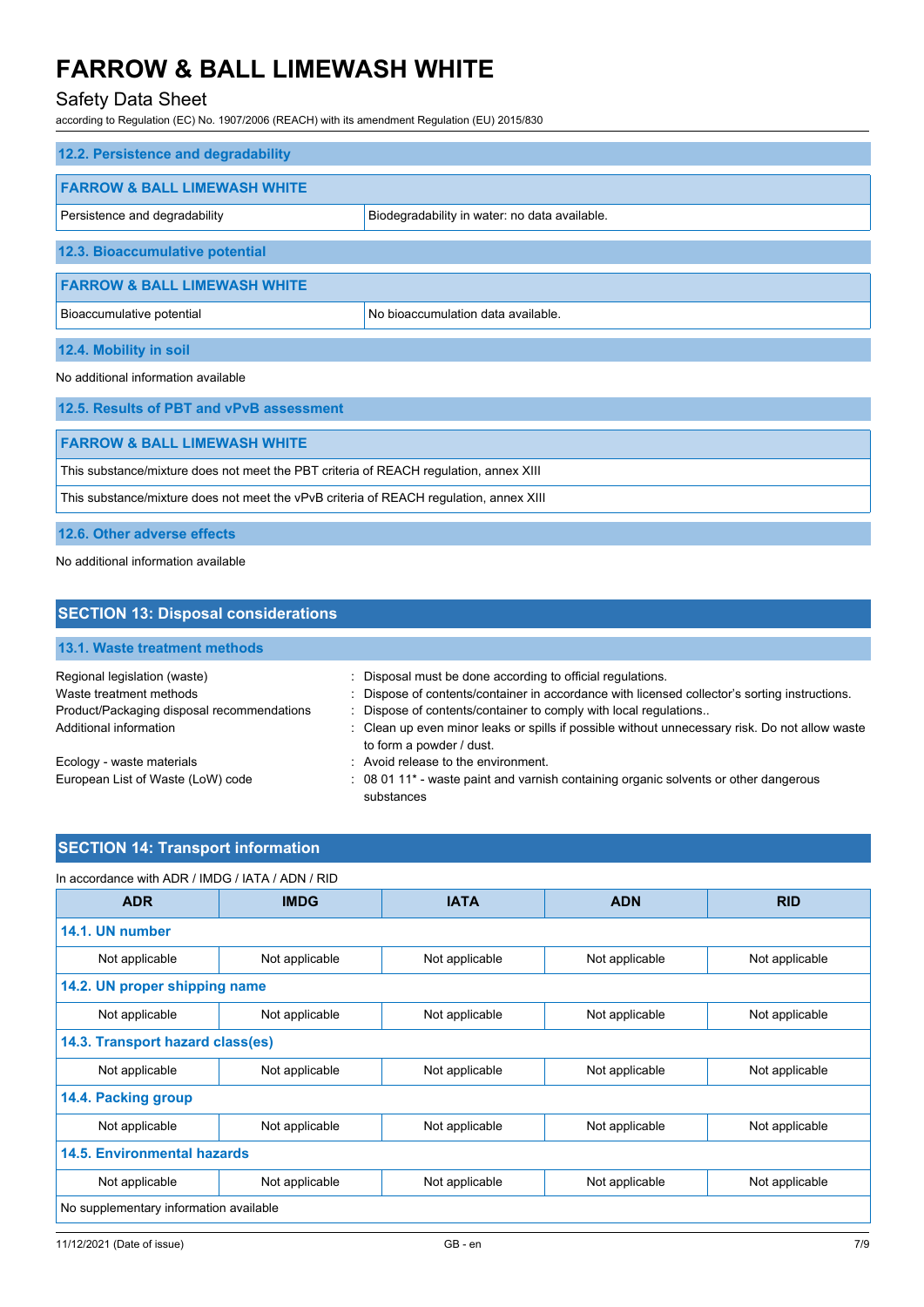### Safety Data Sheet

according to Regulation (EC) No. 1907/2006 (REACH) with its amendment Regulation (EU) 2015/830

#### **14.6. Special precautions for user**

Special transport precautions : Do not empty into drains, Prevent entry to sewers and public waters

#### **Overland transport**

Not applicable

# **Transport by sea**

Not applicable

# **Air transport**

Not applicable

#### **Inland waterway transport** Not applicable

#### **Rail transport** Not applicable

#### **14.7. Transport in bulk according to Annex II of Marpol and the IBC Code**

Not applicable

# **SECTION 15: Regulatory information**

#### **15.1. Safety, health and environmental regulations/legislation specific for the substance or mixture**

#### **15.1.1. EU-Regulations**

Contains no REACH substances with Annex XVII restrictions

Contains no substance on the REACH candidate list

Contains no REACH Annex XIV substances

Contains no substance subject to Regulation (EU) No 649/2012 of the European Parliament and of the Council of 4 July 2012 concerning the export and import of hazardous chemicals.

Contains no substance subject to Regulation (EU) No 2019/1021 of the European Parliament and of the Council of 20 June 2019 on persistent organic pollutants

Contains no substance subject to Regulation (EU) 2019/1148 of the European Parliament and of the Council of 20 June 2019 on the marketing and use of explosives precursors.

#### **15.1.2. National regulations**

#### **Germany**

| Water hazard class (WGK)                                                             | : WGK 1, Slightly hazardous to water (Classification according to AwSV, Annex 1)      |
|--------------------------------------------------------------------------------------|---------------------------------------------------------------------------------------|
| Hazardous Incident Ordinance (12. BImSchV)                                           | : Is not subject of the Hazardous Incident Ordinance (12. BImSchV)                    |
| <b>Netherlands</b>                                                                   |                                                                                       |
| SZW-lijst van kankerverwekkende stoffen                                              | : None of the components are listed                                                   |
| SZW-lijst van mutagene stoffen                                                       | : None of the components are listed                                                   |
| NIET-limitatieve lijst van voor de voortplanting<br>giftige stoffen - Borstvoeding   | : None of the components are listed                                                   |
| NIET-limitatieve lijst van voor de voortplanting<br>giftige stoffen - Vruchtbaarheid | : None of the components are listed                                                   |
| NIET-limitatieve lijst van voor de voortplanting<br>giftige stoffen – Ontwikkeling   | : None of the components are listed                                                   |
| <b>Denmark</b>                                                                       |                                                                                       |
| <b>Classification remarks</b>                                                        | Emergency management guidelines for the storage of flammable liquids must be followed |
| Danish National Regulations                                                          | : Young people below the age of 18 years are not allowed to use the product           |
| <b>Switzerland</b>                                                                   |                                                                                       |
| Storage class (LK)                                                                   | $\pm$ LK 10/12 - Liquids                                                              |

**15.2. Chemical safety assessment**

No chemical safety assessment has been carried out